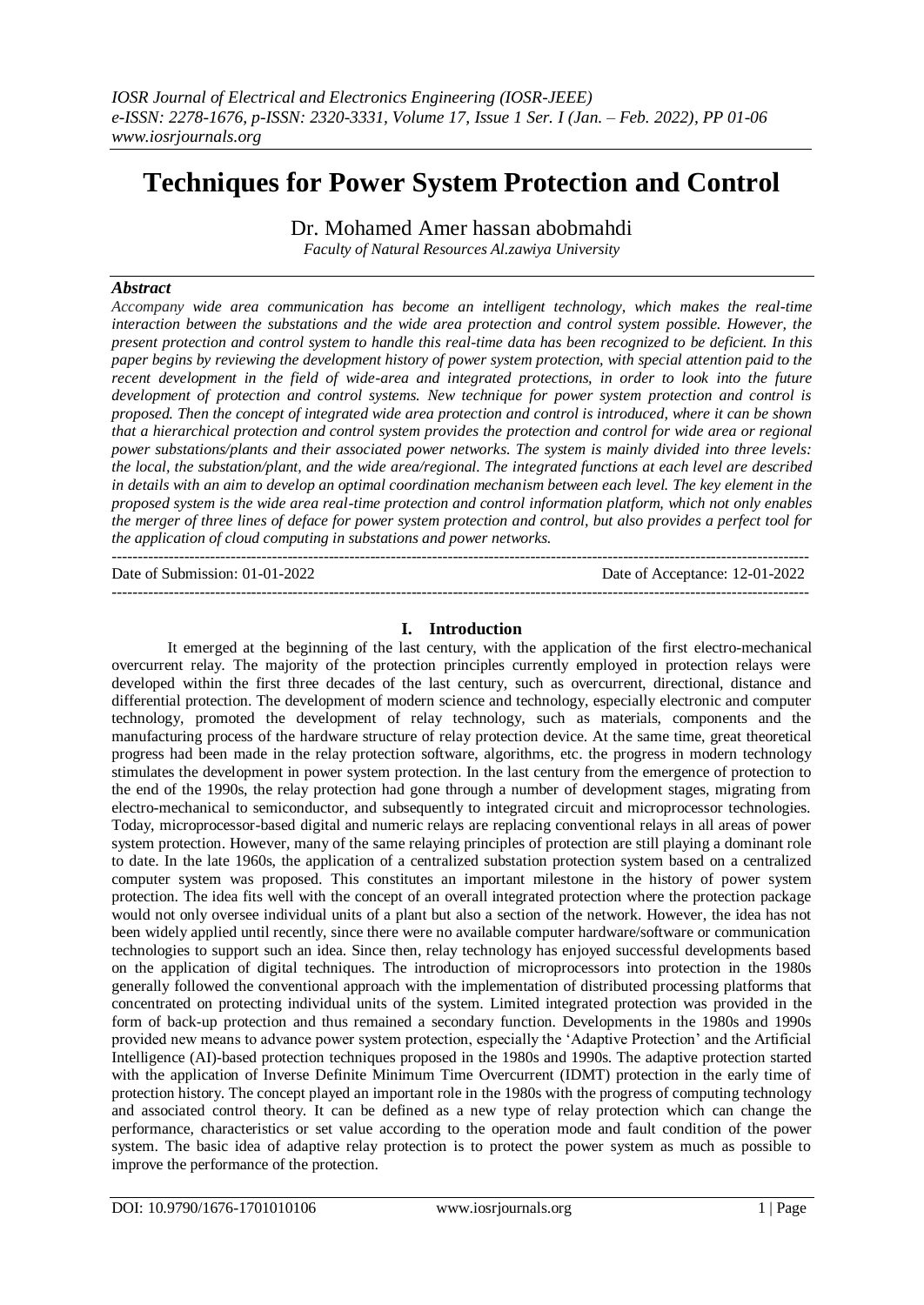

Adaptive relay protection has the advantages of improving the response of the system, enhancing the reliability and improving the economic benefits. It has a wide application prospect in the field of distance protection, transformer protection, generator protection and so on. Research has discovered that, to achieve the protection of the system adaptive to the operation mode and fault status, more detailed system operation and fault information are required through communication network. The 1990s witnessed the rapid development of electronic and computer technology, the artificial intelligence technology such as artificial neural networks, genetic algorithms, evolutionary algorithm, fuzzy logic and other research applications, which have been applied to the field of relay protection. For example, artificial neural network (ANN) is used to achieve fault type identification, fault distance measurement, direction protection, and so on. Artificial neural network has the characteristics of distributed storage, parallel processing, self-organization and self-learning. The application of artificial intelligence will improve the speed and accuracy of fault detection and analysis, which represents the future development of an intelligent diagnosis system. As a result of these developments, the performance of the protection relays has been improved. However, these developments have concentrated on the improvement of conventional relaying techniques, and no significant new relaying principles have been derived from the application of the Adaptive and AI techniques. At the same time in the 1990s, with the continuous expansion of the power network, the demand for fast fault clearance to improve system stability encouraged research into non power system frequency fault detection techniques to increase the speed of the relay response. This led to the development of the so-called 'transient based protection' relays based on travelling wave and superimposed components, which utilizes the fault generated transients for transmission system protection. Studies have found that the fault generated high frequency transients can be detected and quantified, creating the possibility for developing new protection principles and techniques. Considerable effort has now been devoted to research on high frequency transient detection. Another important milestone is the application of novel communication technique, the utilization of global positioning system (GPS) in power system protection. In this respect, a number of new techniques has been proposed. In particular, the new proposed protection relay principle is able to provide protection for wide area power network. Following the development, the concept of wide area protection focusing on control aspect has been presented.

## **II. Recent development in power system protection and control**

New technique progress in high-speed communication network and information technology, there were significant developments in power system protection, power system control and wide area control in recent years, particularly in the wide-area and integrated protection. Recent development Wide area protection In recent years, the fast development in communication technologies makes the wide-area information exchange possible. In this respect, the emergence of the wide area measurement system provides a new idea for the design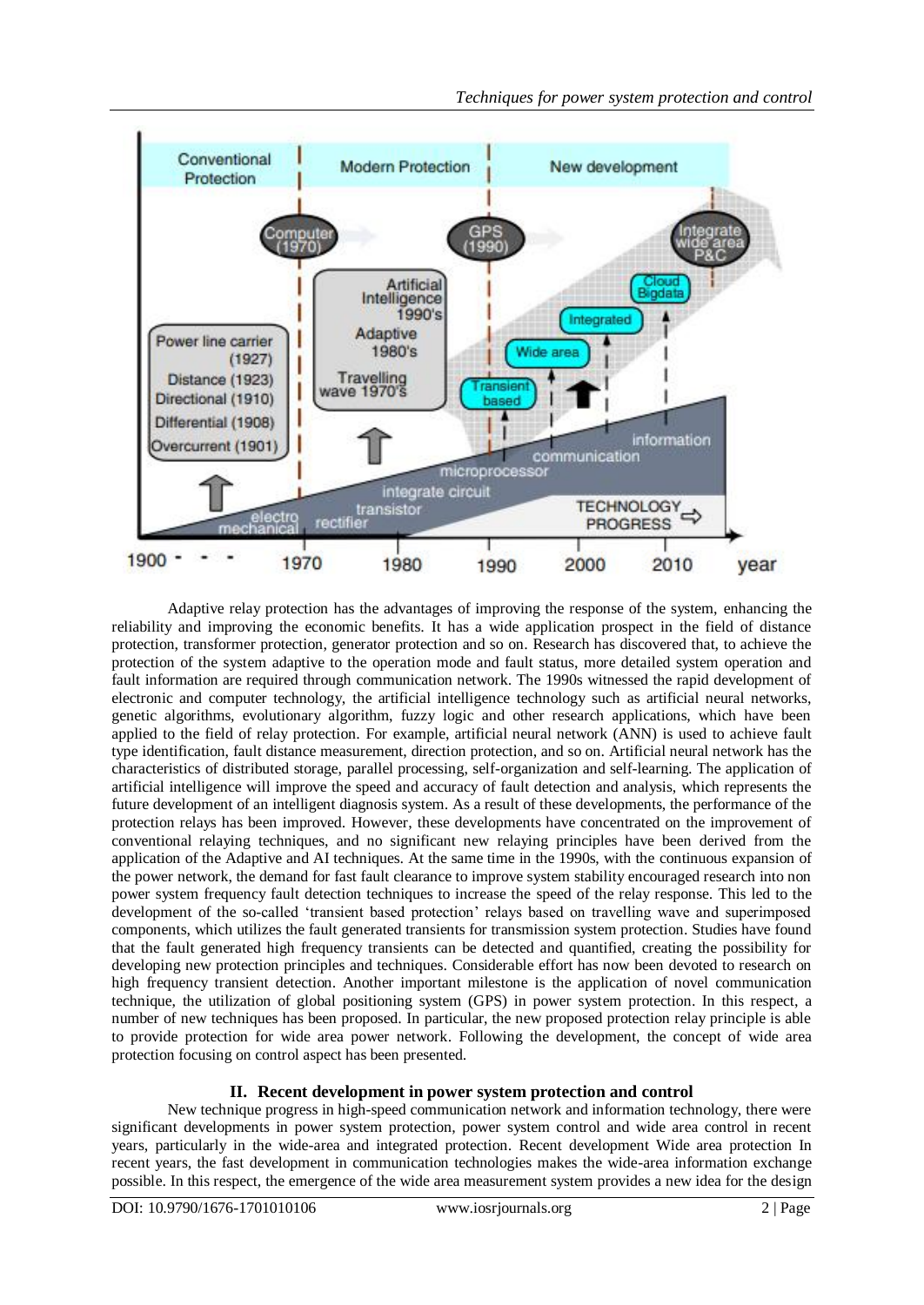of power system protection systems. The first wide-area protection principle is derived from the transient based protection in 1996, in which GPS time synchronization played a major role in the design. This was immediately followed by a summary paper in 1997, which systematically outlines the concept of the so-called "wide area protection" , focusing principally on the control aspect of the area. The wide area protection based on novel algorithms, which is derived from the measurements of multiple information points, is able to provide fast, reliable and accurate fault clearance, analyse the effects on the system stability based on the fault system analysis and take necessary control measures to perform the functions of relay protection, security, and stability control in order to prevent voltage collapse. Wide area relay protection has quickly become a hot research topic with many research results published particularly in recent years.

### **III. Integrated protection**

With the development of digital technology, more and more protection functions for any given apparatus (line, transformer, generator, etc.) have been implemented within one protective device to achieve a certain degree of integration. For example, a numeric line protection relay may have distance or current differential function as the main protection, and directional and overcurrent functions as the backup protection. The recent developments in microprocessor and communication techniques provided new means to derive new protection principles and schemes based on the information obtained from multiple power plants and components, which could have significant advantages over the existing protection techniques based on the individual plant or component. Unlike centralized protection (or substation area protection), the integrated protection does not simply centralize the relay hardware/software, but concentrates on the developments of new concepts and algorithms based on multiple points of measurements; via this means it is hoped that the performance of protection can be improved significantly. There was also research in the field of integrated wide area protection.

## **IV. New technique and development**

Based on the developments mentioned above, a new concept of the integrated wide area protection and control has been proposed recently. The main focus of the concept is the integration between the protection and control, particularly at the wide-area or regional level, aimed to provide a number of benefits to the future protection and control system, e.g., the potential to merge the three lines of defence system and on-line selfhealing decision making, in order to prevent cascading tripping of large area power network. The concept of integrated wide area protection and control is introduced, in which a three-level hierarchically coordinated system, supported by the specially designed realtime synchronised wide-area communication network, provides the protection and control for wide area or regional power substations/plants and their associated power network. The key element in the system is the integrated wide area protection and control information platform, which receives real-time synchronised data from the communication network to support the integration of protection and control at the wide area/regional level. The information platform also supports the application of a cloud computing system, which is specially designed to implement a number of secondary functions for substations and power networks. In addition to the basic functions of relay protection, the platform should have a large capacity of fault information and data storage, fast data processing functions, powerful communication functions, and other protection, control devices and scheduling network to share the whole system data, information and network resources, and can also carry out remote monitoring with the computer monitoring system of substation communication. With the proposed platform, the architecture of future substation equipment may be reshaped to provide a flexible framework for building an interactive grid and subsequently improve the reliability and security of power grids. Integrated wide area/regional protection and control Architecture of integrated wide area protection and control The proposed integrated wide area or regional protection and control system is illustrated. There have been fast developments in both power transmission and distribution networks, e.g., the series compensation in AC lines and high-voltage DC lines in transmission systems, distributed generation and energy storage in distribution systems, etc. These new developments result in far more complicated characteristics than that of conventional systems. Consequently, the existing protection and control system will no longer be effective to cope with the new systems, and this has led to the proposed system. As is shown, the system consists of different equipment at different layers: from bottom to top, there is the integrated multiple-function intelligent equipment at the local level; the substation communication network and the integrated substation protection and control at the substation level; the wide area communication network, the integrated wide area information platform and the integrated wide area (regional) protection and control at wide area level. The key parts of the system are the high-speed wide area communication network and the real-time synchronisation information platform. It is further extended to dispatching in order to achieve the integration of dispatching automation, protection and control of power grid, and according to the three-level dispatching (country, province, regional) architecture to implement the functions of regional protection, control and dispatching managements. Multiple functions intelligent equipment at the local level, the Intelligent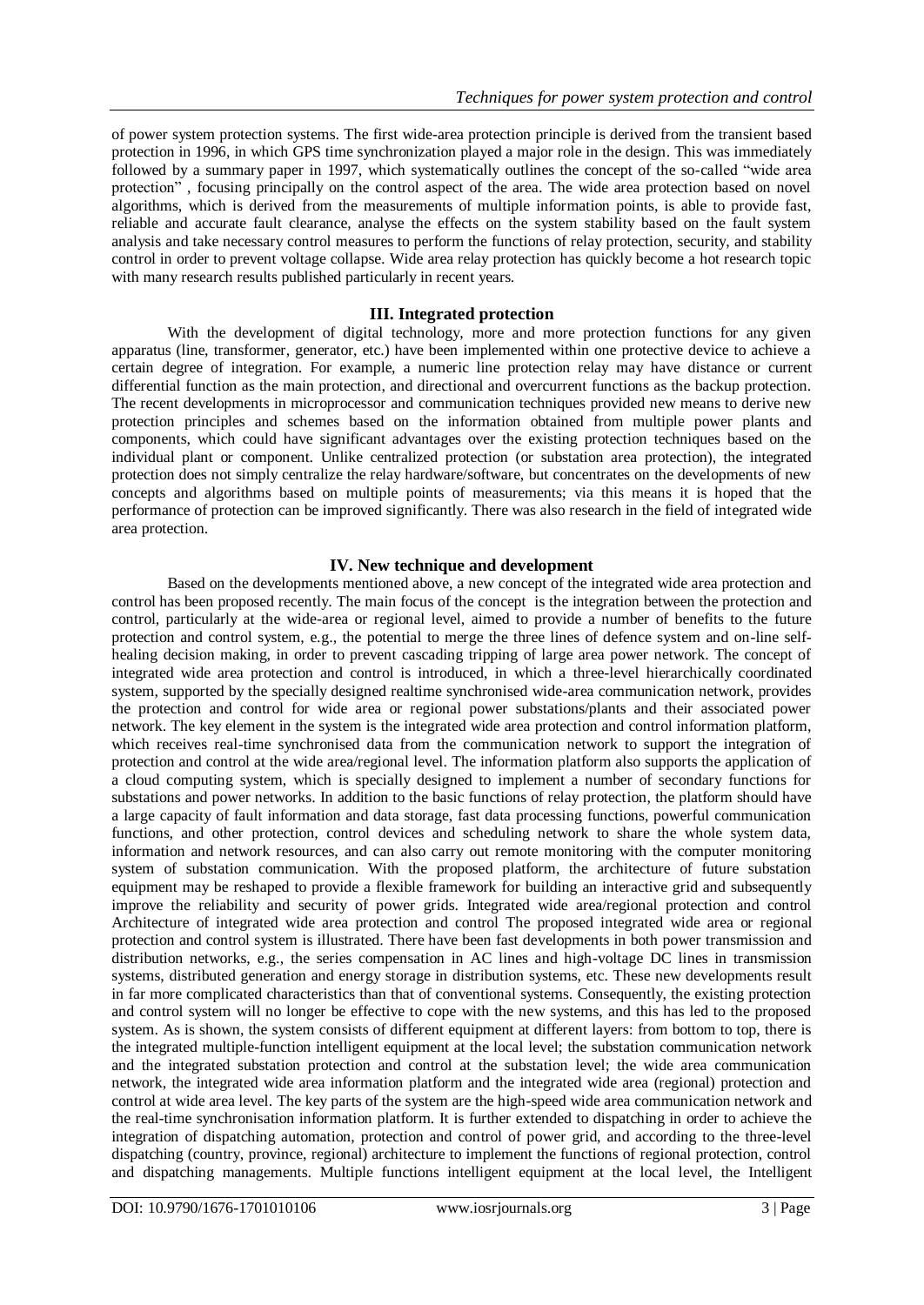equipment at local level is an integrated multiple function secondary equipment in the substation, which mainly consists of the MU, intelligent terminal, metrology measurement, PMU & local protection. The equipment is responsible for sampling all real-time data and sending information to the integrated substation P&C and wide area P&C. It also receives and carries out the control commands from the integrated substation P&C and the. The equipment can be integrated into primary power apparatuses and achieve local protection for 90 % of its associated line sections. It has a redundant configuration to ensure reliability, together with other integrated functions such as fault recorder, data storage and network analysis, etc.



Integrated substation protection and control at the substation/plant level

The substation P&C integrates functions of line, bus, transformer protections, switch failure; autoreclosure, automatic bus transfer, UFLS, UVLS, overload intertripping and substation control function, etc. It utilizes information from the entire substation to achieve substation backup protection and safety automatic control, etc. The CBs are used as units to configure the adaptive backup protection, and current differential protection is used to replace the stage overcurrent protection, breaker failure protection and dead zone protection in the conventional protection system.

#### **V. Integrated wide area/regional protection and control**

The IWAPC specially designed for the protection and control of power network is able to offer fast protection. In addition, they both integrate functions of automatic UFLS and UVLS, voltage and frequency control, oscillation detection and out-of-step separation, etc. In addition, the IWAPC also incorporates the function of transmission cross-section safety P&C. Unlike conventional protection and control, which are separated in both design and operation, the IWAPC integrates protection and control into one optimal combined system, which effectively coordinates the wide area (regional) protection and control, in order to achieve significant improvements in the protection and control of power systems.

Synchronized information platform Substation is installed with a wide range of electrical equipment with complex designs and is difficult to maintain. With the continuing improvement in power system automation and the intelligence level, the system network has been expanding, along with the huge amount of information in protection and control. As each piece of information is collected and stored by different devices in each separate system, the interoperability of the internal power system data between systems is poor, whereas complex communication protocols tend to create information islands. Consequently, the measurement data and protection control mechanism cannot be shared, which restricts the information integration. The protection and control of smart grid requires dealing with the new situation demands of the application, in order to improve further the information platform capabilities for the future development of key technologies, and to make the information platform system more open. The real-time synchronized information platform accurately collects wide area information and conducts data mining to investigate the logic relation between the real-time information to increase the sensitivity, reliability and fault tolerance capability. The data received from the platform includes static, dynamic, transient measurements and states of circuit breakers, etc. Valuable information is extracted from the data and allocated to various specially-designed computation algorithms in the platform to perform advanced functions of protection and control for the power network. In the platform, sets of data need to be transferred and their transferring speed depends on the application, e.g., slow speed for contingency analysis, near real time speed for monitoring, real time speed for control, and high speed for wide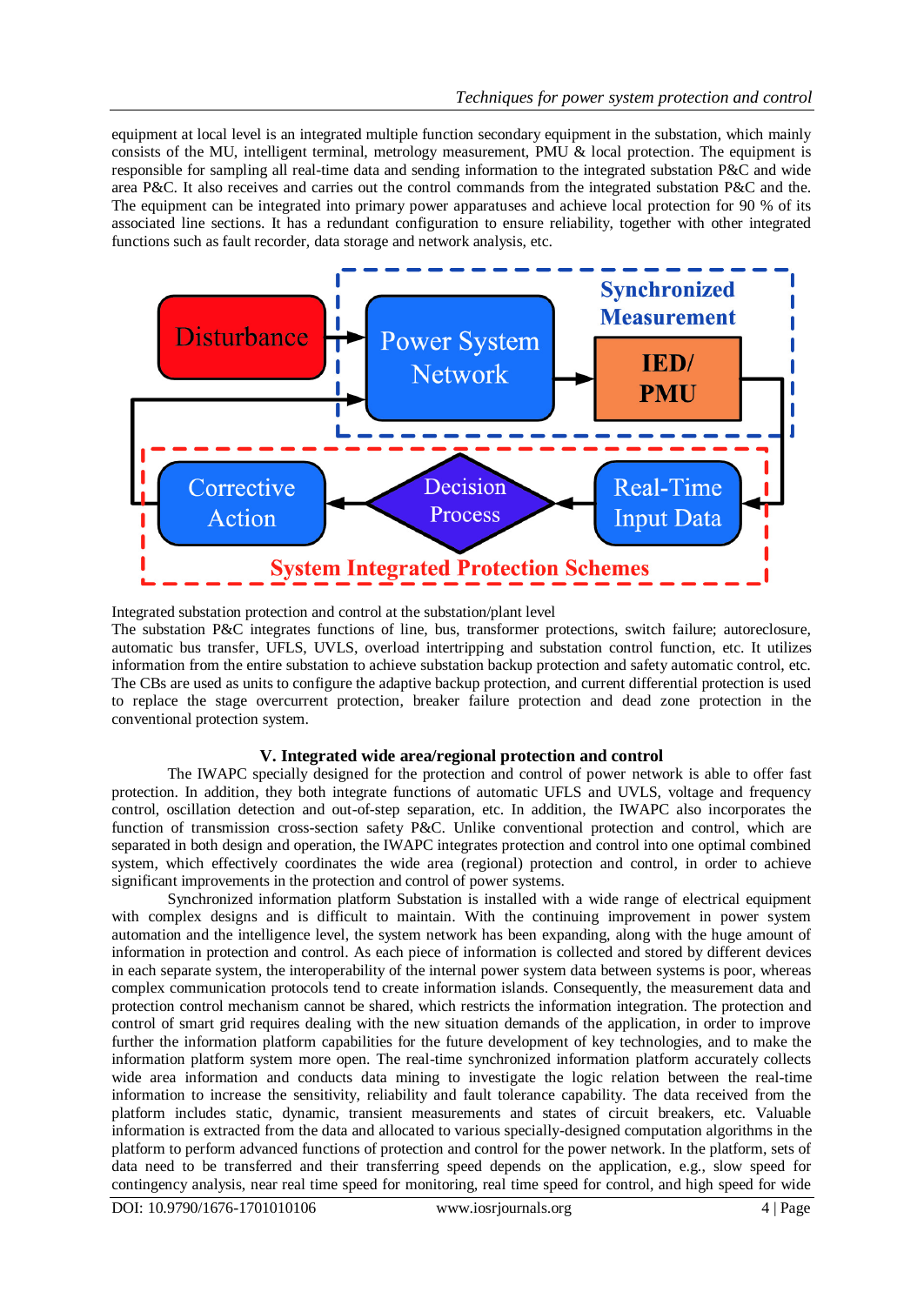area protection,; in particular, time synchronization. The information can also include other types of data, such as the oil and ambient temperature of the transformer, wind speed and direction, sun intensity, etc. On the other hand, the information is stored in a hierarchical manner instead of a centralized one, which comprises the hierarchical protection and control system. Equipped with the latest high-speed synchronised communication technology, integrated with the advanced protection techniques and the latest developments in control system, the system offers not only fast protection, but also complete control of entire power network. The advanced computing technology is introduced to establish a synchronized information platform for wide area protection and control, to build a panoramic operation and maintenance data collection network, providing a standardized interface to the terminal device, to form a resource sharing, flexible and interactive, open and ordered information platform. In summary, advanced computing technologies are used to build a distributed collaborative intelligent information platform, simplifying terminal data collection equipment, and breaking the barriers between protection and control systems at different substations through the specially designed synchronized information platform.

#### **VI. Wide area power cloud**

Based on the information platform mentioned above, a distributed cloud system is designed to implement functions at substation and regional levels, such as wide area fault location, fault line selection, power quality monitoring, protection settings, etc. The extended functions also include the equipment monitoring, life cycle and operation management. Currently, many kinds of secondary equipments achieving different functions are installed in each substation, and an increasing number of distributed energy resources of small capacity added to the system greatly increase the number of equipments. To implement these equipments, complex functions in a specially developed distributed "cloud" system will greatly reduce the equipment investment. The cloud at substation level receives the data from process level, and the regional cloud receives the data from the information platform, which includes static, dynamic, transient measurements and states of circuit breakers, extracting valuable information and allocating them to various specially-designed computation algorithms in the platform to perform advanced functions in order to identify the faulted line, the accurate fault location and the contents of harmonics, etc.



The cloud computing platform can make full use of "processing ability of cloud" to reduce the burden of terminal secondary equipment. Based on big data technique, the computing clouds enjoy strong processing power based on demand. There is no need for endless upgrades to improve the processing capacity of the equipment, and there is also no need to update the software to achieve a variety of task processing. There are many more advantages which can be derived from the cloud system, such as the wide area information sharing, standardization of software and algorithm, reduction of equipment investment, substation area occupation and work load for operation and maintenance.

#### **VII. Conclusions**

This technique presents an integrated wide area protection and control system based on a hierarchical structure, which integrates protection and control at local, substation and regional levels. Covering both transmission and distribution networks, the system is supported by the proposed high-speed synchronised communication network and the real-time protection and control information platform. The system, which integrates the advanced protection techniques and the latest developments in control system, offers not only fast